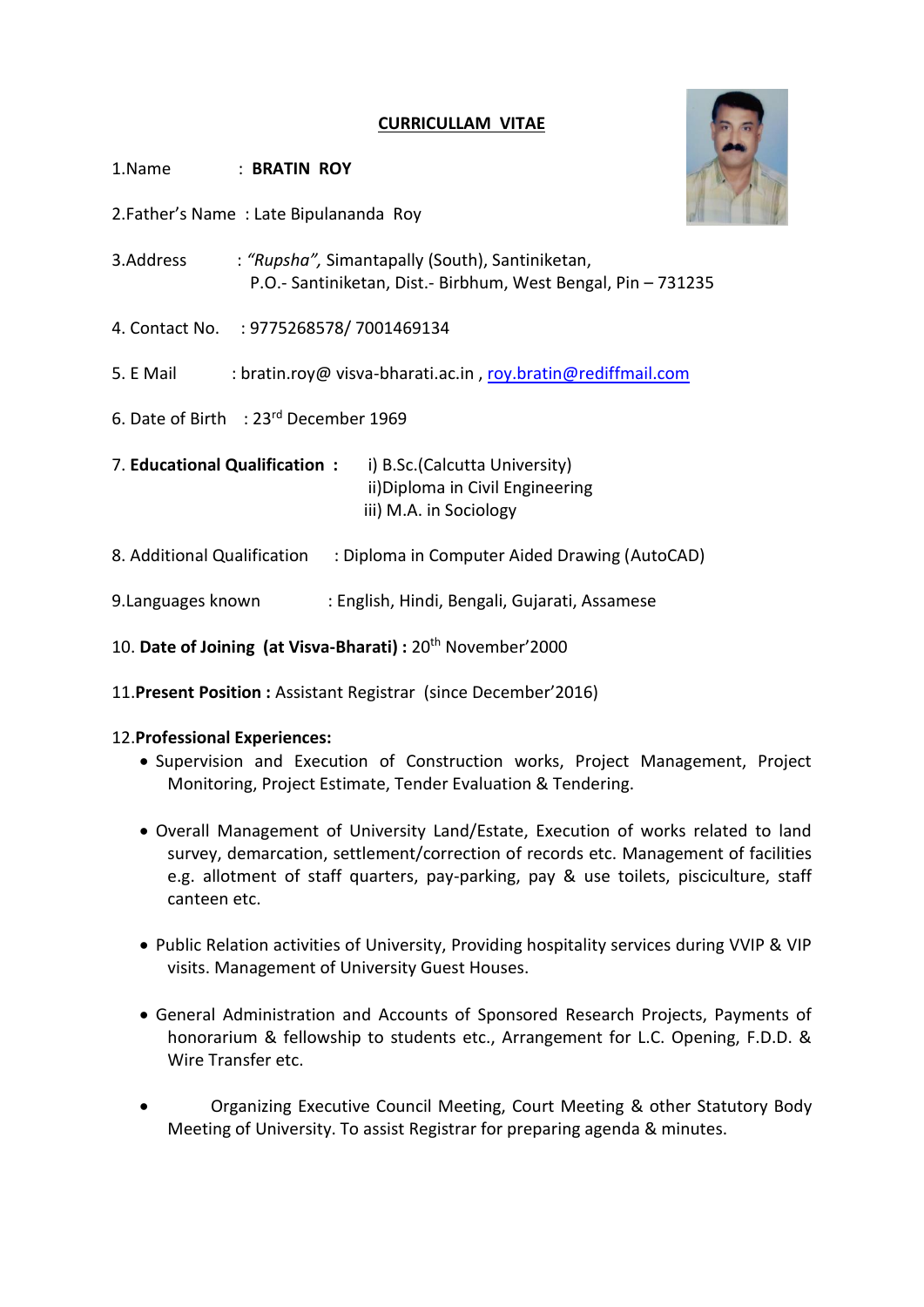- General Administration and Accounts of Sangit Bhavana & Rabindra Sangit Gaveshana Kendra (RSGK), Payments of honorarium & fellowship to scholars. Arrangement for procurement of Musical Instruments, Equipment, Furniture etc.
- Finalization of Statement of Facts, Preparation of Brief History, Liasion with Lawyers, Processing of all legal bills etc.
- Overall monitoring of Budget, Investment of University fund in Different Banks, Retirement Benifit related works.

## 13.**CAREER PROFILE :**

| SI.              | <b>Period</b> |                  | <b>Post Held</b>                                                                                 | Department/                                                                                                  | <b>Remarks</b>                                                                                                                           |  |
|------------------|---------------|------------------|--------------------------------------------------------------------------------------------------|--------------------------------------------------------------------------------------------------------------|------------------------------------------------------------------------------------------------------------------------------------------|--|
| No.              | From<br>To    |                  |                                                                                                  | <b>Section</b>                                                                                               |                                                                                                                                          |  |
| 1.               | 20.11.2000    | 11.10.2004       | Junior Engineer                                                                                  |                                                                                                              |                                                                                                                                          |  |
| 2.               | 12.10.2004    | 18.12.2010       | <b>Section Officer</b>                                                                           | <b>Estate Office</b>                                                                                         | 10 Yr. 01 Month.                                                                                                                         |  |
| $\overline{3}$ . | 19.12.2010    | 07.01.2013       | <b>Section Officer</b><br><b>Public Relations</b><br>Office<br>(Dy. Public Relations<br>Officer) |                                                                                                              | 02 Yrs. 01 Month.                                                                                                                        |  |
| 4.               | 08.01.2013    | 11.12.2013       | <b>Section Officer</b><br>(Projects)                                                             | <b>Accounts Office</b>                                                                                       | 11 Months.                                                                                                                               |  |
| 5.               | 12.12.2013    | 03.07.2014       | <b>Section Officer</b><br><b>Meeting Section</b><br>(Registrar's Office)                         |                                                                                                              | 07 Months.                                                                                                                               |  |
| 6.               | 04.07.2014    | 09.10.2015       | <b>Section Officer</b>                                                                           | Sangit Bhavana<br>(Upto 27.11.2014)<br>&<br>Office of the<br>Provost(SNN&U)<br>(from 28.11.14 -<br>09.10.15) | 01 Yr.03 Months.<br>In addition to that<br>looking after the<br>Administrative works<br>of Rabindra Sangit<br>Gabeshana Kendra<br>(RSGK) |  |
| 7.               | 10.10.2015    | 12.12.2016       | <b>Section Officer</b><br>(Dy. Public Relations<br>Officer)                                      | <b>Public Relations</b><br>Office                                                                            | 01 Yr. 04 Months.<br>In addition to that<br>looking after the                                                                            |  |
|                  | 13.12.2016    | 05.03.2017       | <b>Assistant Registrar</b>                                                                       |                                                                                                              | Administrative works<br>of Rabindra Sangit<br>Gabeshana Kendra.<br>Relieved from RSGK                                                    |  |
|                  |               |                  |                                                                                                  |                                                                                                              | on 02.08.2016                                                                                                                            |  |
|                  | 06.03.2017    | 19.02.2020       | Assistant Registrar                                                                              | Legal Cell                                                                                                   | 02 Yrs. 11 Months.                                                                                                                       |  |
|                  | 20.02.2020    | <b>Till Date</b> | <b>Assistant Registrar</b>                                                                       | <b>Finance Office</b>                                                                                        | 01 Yr.04 Months.                                                                                                                         |  |

### **NOVEMBER 2000 – TILL DATE : VISVA-BHARATI , Santiniketan**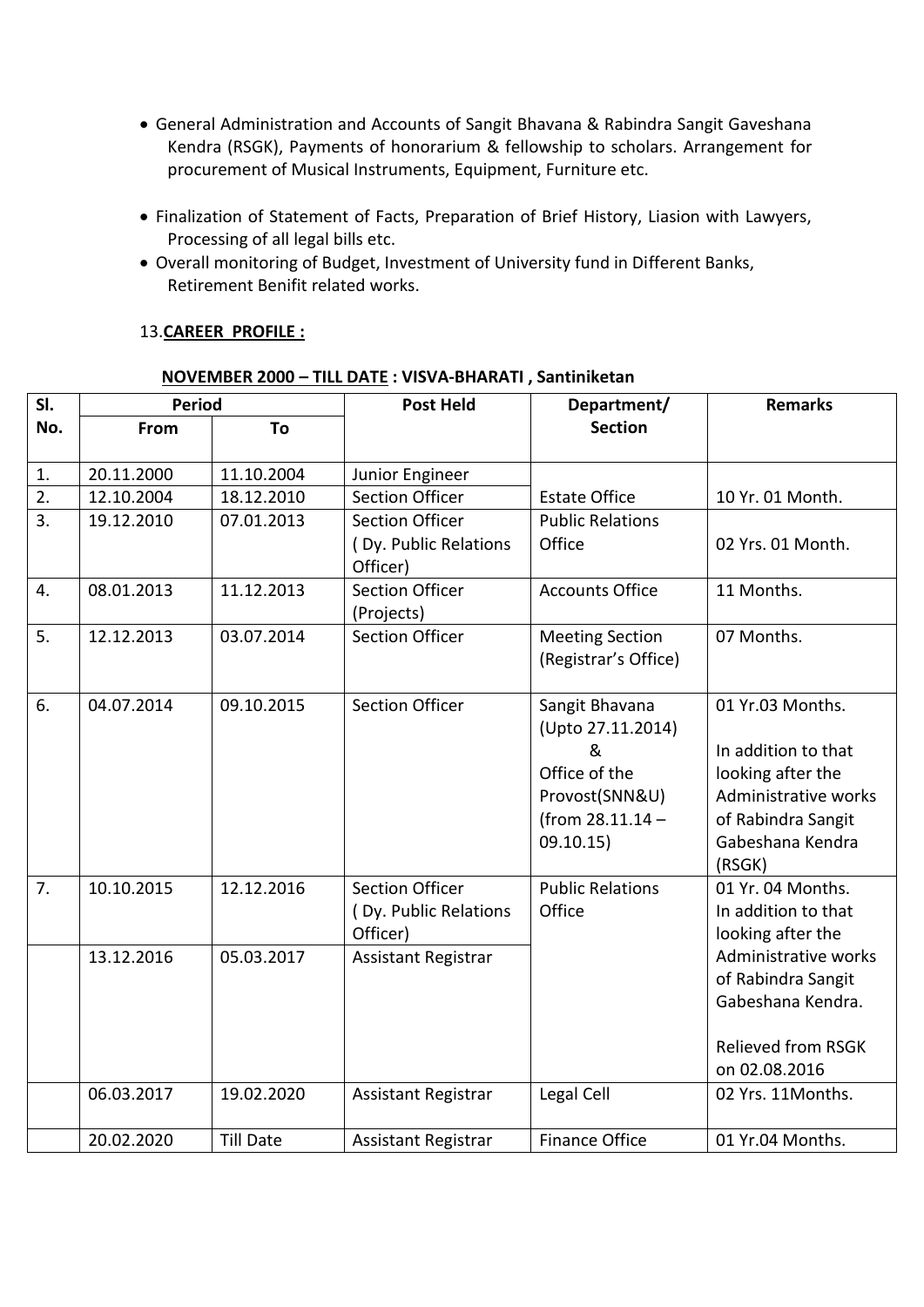| JULY 1991 - NOVEMBER 2000 : Other Private Organization |  |  |
|--------------------------------------------------------|--|--|
|--------------------------------------------------------|--|--|

| SI.       | <b>Period</b> |           | <b>Post Held</b><br>Organization |                             | <b>Remarks</b>              |
|-----------|---------------|-----------|----------------------------------|-----------------------------|-----------------------------|
| <b>No</b> | <b>From</b>   | To        |                                  |                             |                             |
| 1.        | Feb.'1995     | Nov.'2000 | Site Engineer                    | Development Consultants     | Architecture Cell - Project |
|           |               |           |                                  | Limited, 24B Park Street    | <b>Management Group</b>     |
|           |               |           |                                  | Kolkata -16                 | (05 Yrs. 09 Mnths.)         |
| 2.        | April.'1994   | Feb.'1995 | Junior Engineer                  | Sumangal Services           | At Army Welfare Housing     |
|           |               |           |                                  | Private Limited             | Organization                |
|           |               |           |                                  | 1/1 A, Upper Wood Street,   | (AWHO) Project              |
|           |               |           |                                  | Kolkata -17                 | Kaikhali (10 Mnths.)        |
| 3.        | June'1993     | Jan.'1994 | Trainee                          | <b>ESAB India Limited</b>   |                             |
|           |               |           | Engineer                         | Khardah, 24 Pgs. (North)    | 07 Mnths.                   |
|           |               |           |                                  |                             |                             |
| 4.        | Aug.'1992     | June'1993 | Supervisor                       | Himani Limited              |                             |
|           |               |           |                                  | 13, B.T. Road, Kolkata - 16 | 10 Mnths.                   |
|           |               |           |                                  |                             |                             |
| 5.        | July'1991     | July'1992 | Site Engineer                    | Chatterjee Construction     | 01 Yrs.                     |
|           |               |           |                                  | 26 C, School Road           |                             |
|           |               |           |                                  | Sodepur                     |                             |

# **14. Brief description of responsibilities at different offices under Visva-Bharati**

# **Estate Office:**

Maintenance of immovable assets of Visva-Bharati in Santiniketan/ Sriniketan e.g. Land Records, Leasehold Plots, Registers, Deeds & Maps etc. Possession of Visva-Bharati lands by removing unlawful occupation/ construction.Rent & Cess collection of Leasehold Plots, Mutation of Leasehold Plots and resisting illegal transfers of Leasehold Plots.Surveying & Demarcation of Visva-Bharati land.Dealing legal procedure on land and also to liaison with Lawyers as & when required.To solve various type of disputes as & when arises during construction/encroachment nearer to Visva-Bharati boundary line.Checking of Land Records & Site Inspection for sanctioning house building loans.Management of Facilities e.g. allotment of staff quarters, issue of furniture to the allotte, arrangement forPisciculture in University Pond, Parking of vehicle within University land and running of Pay Toilets, STD Booth, Medical Shop, Canteen etc. within University campuses.Site inspection in respect of various appeals from different angle.Preparation of different proposals etc.

In absence of Estate Officer, as & when instructed by the Authority, worked as Estate Officer. Also in absence of Estate Officer *(for more than five years)* looked after Estate Office independently.

# **Public Relations Office:**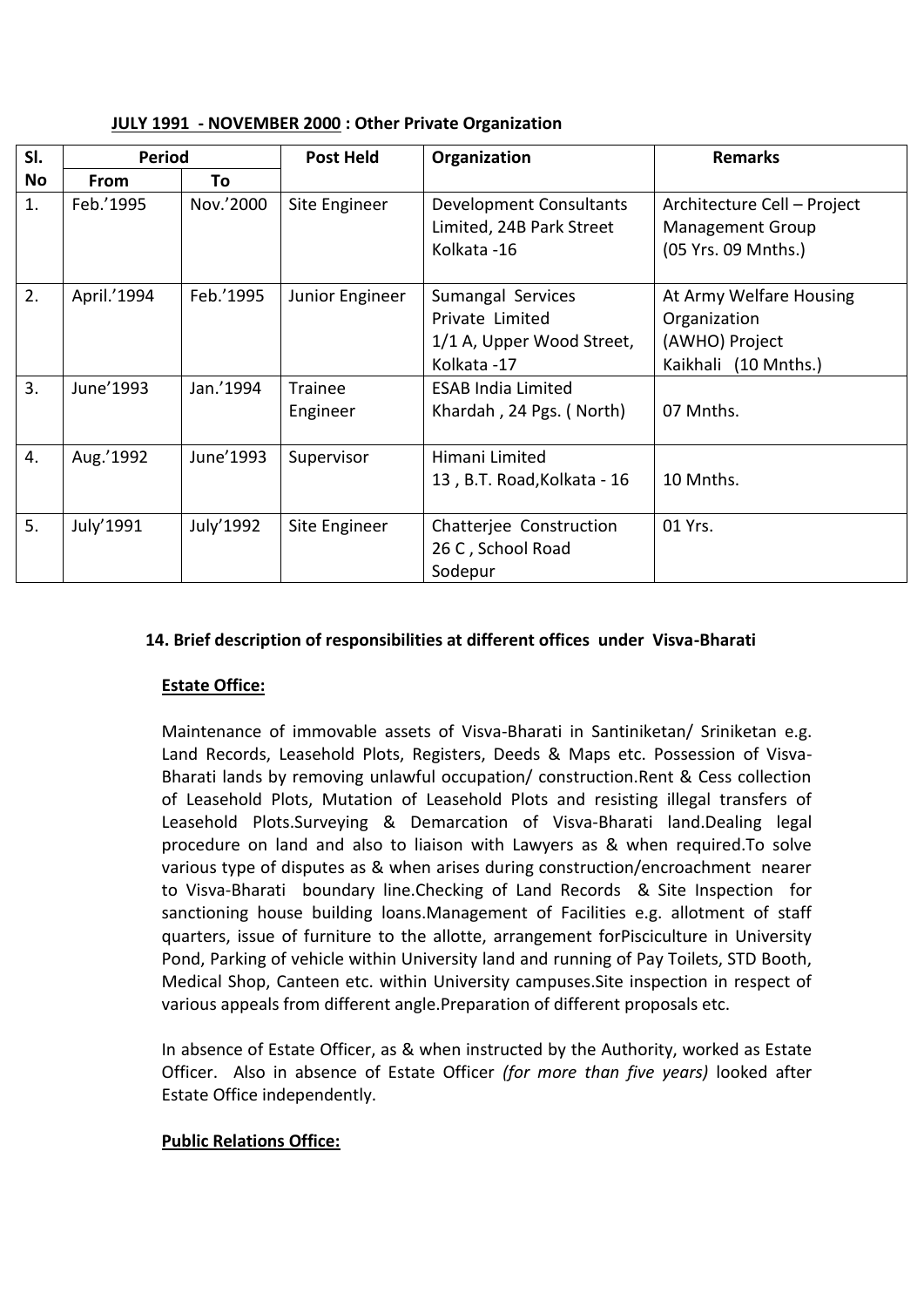To organize VVIP & VIP visits ( including H.E. President of India & Governor of West Bengal), Providing Hospitality Services to visitors, official guests & delegates.Arrangement for different functions & festivals.Issue of Photo permit & processing for permission of shooting.Overall supervision & management of Public Relations Office , University Guest Houses (3 Nos.) &Central Transport Cell.

In absence of In-charge: Public Relations , as & when instructed by the Authority, worked as In-charge: Public Relations. Also in absence of full time Public Relations Officer *(for more than eight months)* looked after Public Relations Office independently.

## **Accounts Office:**

To lookafter the General Administration and Accounts of Sponsored Research Projects.

Dealing with the matters related to procurement of equipment, hiring of manpower for projects, Payments of honorarium& fellowship to students etc.Arrangement for L.C. Opening, F.D.D. & Wire Transfer etc.Facing External Audit (CAG) in connection with Research Projects.

## **Meeting Section:**

Arrangement for Statutory Body (EC/FC/AC/Court) Meeting, Advisory Committee Meeting & other meetings. To assist Registrar (Secretary– EC & COURT)in preparation of Agenda, Minutes& Orders Etc.Preparation of Office Orders, Notifications & proposals etc.

### **Sangit Bhavana & Rabindrasangit Gabeshana Kendra:**

To lookafter the General Administration and Accounts of Sangit Bhavana & Rabindra Sangit Gaveshana Kendra (RSGK), Dealing with the matters related to procurement of Musical Instruments, Equipment, Furniture, hiring of manpower.Payments of honorarium

& fellowship to scholars. Maintaining Office Imprest. Arrangement for B.O.S. , Institute Board, Teachers Council Meetings etc. including providing Hospitality Services to external members.

# **Legal Cell:**

Finalization of Statement of Facts, Preparation of Brief History in respect of Court Cases

Liasion with Lawyers, Processing of all legal bills (sent by lawyers).

In absence of Joint Registrar – Legal Cell, as & when instructed by the Authority, worked as In-charge:Legal Cell.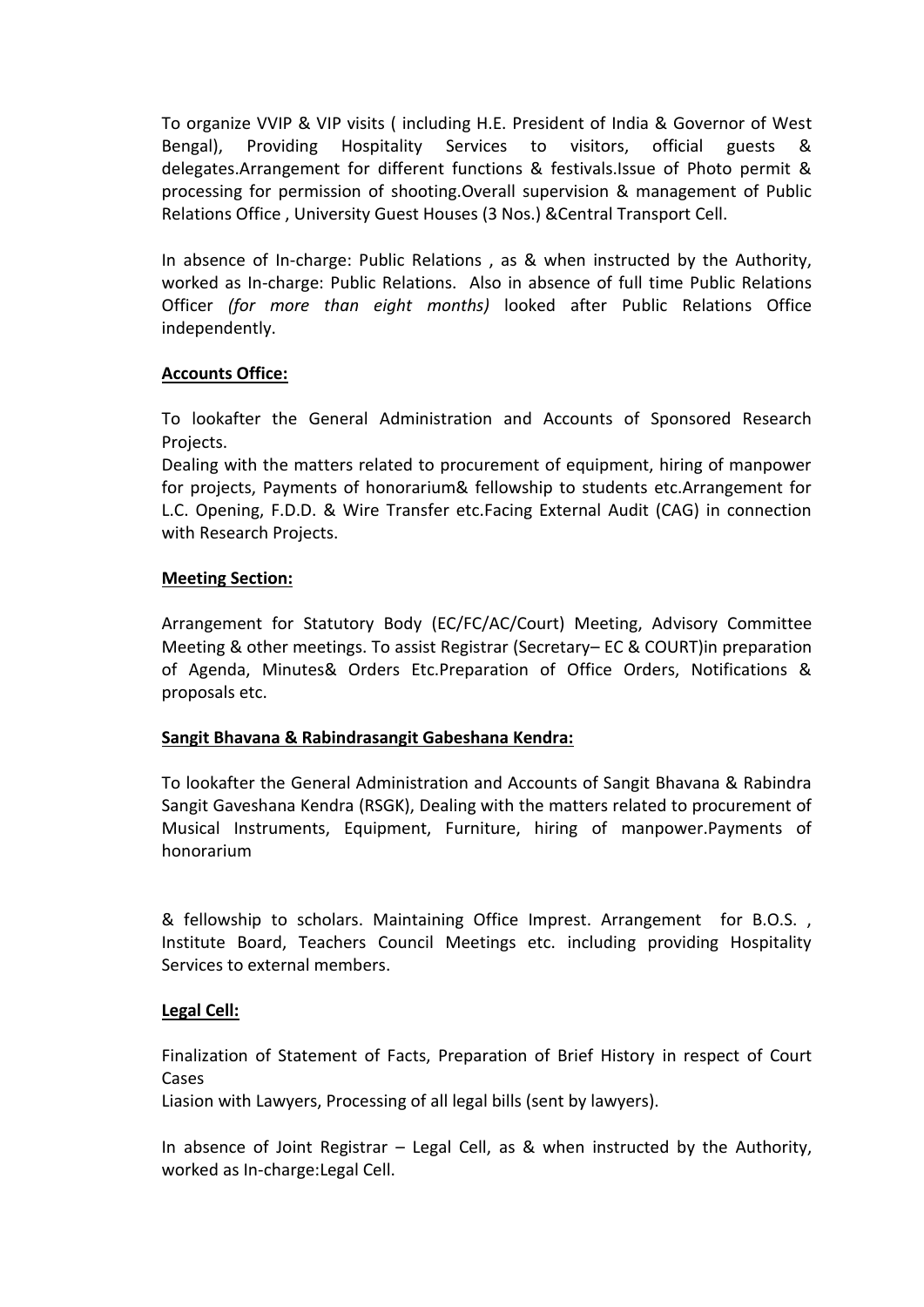# **Finance Office :**

To accord Financial Sanction, Overall monitoring of Budget, Investment of University Fund in Different Banks, Retirement Benifit related works, Arrangement for FC Meeting.

# **15. Brief description of Projects handled and responsibilities atPrivate Organizations**

**February 1995 – November 2000 :** Development Consultants Limited ( DCL) 24 B, Park Street, Kolkata – 700 016 (Architecture Cell – Project Management Group)

**INDUSTRIAL PROJECT:** Crafts Centre (Ceramics Factory) at Daronda, Dist.- Birbhum Client – Confetti Exports Private Limited, Project Cost- Rs.78.00

### Lakhs

Lakhs

**OFFICE BUILDINGS:** Admn. Building of'Gitanjali' ( Cultural Complex) , Santiniketan Client – Sriniketan Santiniketan Development Authority (SSDA)

**SPORTS COMPLEX:** Sports Complex including Athletic Track, Tennis Court, Handball Court, Basketball Court at Salt Lake, Kolkata

Client – Dr. B.C. Roy Memorial Committee, Project Cost- Rs.28.00

# **RESIDENTIAL BUILDINGS & SCHOOL BUILDINGS :**

Guest House for DCL at Santiniketan.

Residential Buildings having architectural views (at Kolkata)

Bunglow / Duplex pattern Residential Buildings (at Kolkata)

ESTIMATION & TENDER EVALUATION : Quantity Estimation, Tender Evaluation,

Preparation of Comparative Statement, Preparation of B.O.Q. & Schedule of Items. **Some Major Projects:**

Housing Project at Delhi (Client – EPDP CGHS Ltd., Project Cost- Rs.22.00 Crores) Railway Station cum commercial complex at Rabale, Mumbai (Client – CIDCO, Mumbai, Project Cost- Rs.50.00 Crores)

Office Building at Salt Lake, Kolkata(Client–Pricewaterhouse Coopers., Proj. Cost-Rs.12.00 Crores)

Rural Hospital at Tarkeshwar & Haripal, Dist.- Hooghly (Client –West Bengal State Health Deptt. Under World Bank's Project Scheme)

Auditorium & Swimming Pool at Joka, Kolkata (Client – IIM, Kolkata, Project Cost-Rs.4.50 Crores)

Hydrotheraphy Pool at Taratola Road, Kolkata(Client–S.S.E.I., Kolkata, Project Cost-Rs.35.00 Lakhs)

### **Responsibilities**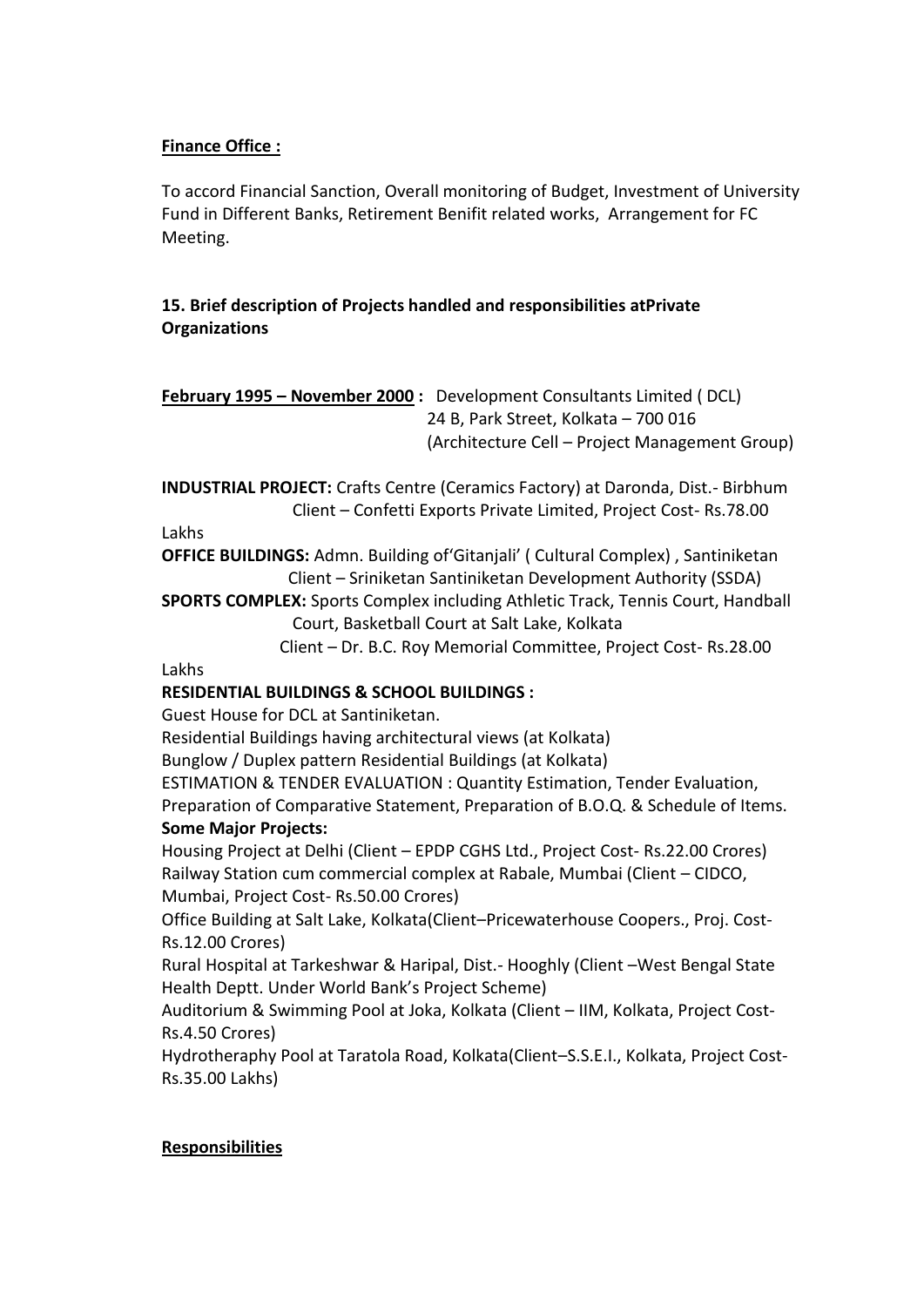**i)** Layout of work, Quantity & Material Estimate, Preparation of bar bending schedule, Material consumption statement & labour statement, Checking of MB & bills, Maintaining Site Accounts, Overall supervision & execution of construction works at site.

**ii)** Collection of quotations, Preparation of comparative statement, Issue of LOI, Preparation ofProject Schedule & Payment Schedule, Co-ordination with Client ,Contractors, Architect , Structural Engineers, Monitoring of Projects, Liasion with Municipal Authorities and other sanctioningAuthorities.

**iii)**To attend several meetings with DM, SDO, Divisional Engineer (Electrical), RTO, BL&LRO and other Authorities to solve various problems related to site.

### **Achievements**

As a Sit Engineer, independently handled the project and solved various problems and completed the project within scheduled time.

**April 1994 - February 1995 :** Sumangal Services Pvt. Ltd. 1/1A, Upper Wood Street, Kolkata -17

**HOUSING PROJECT:** Housing Complex including Sewage Treatment Plant, Shopping Complex, Playing Courts etc. at V.I.P. Road (near Kaikhali)

 Client – Army Welfare Housing Organization (AWHO), Project Cost- Rs.45.00 Crores

### **Responsibilities**

Layout of work, Quantity & Material Estimate, Preparation of bar bending schedule, Material consumption statement & labour statement, Checking of MB & bills, Maintaining Site Accounts, Overall supervision & execution of construction works at site.

**June 1993 - January 1994 :** Esab India Limited, Khardah , 24 Pgs. (N)

Responsibilities

Drawing, Estimation, Checking of MB & bills, Supervision & execution of construction works / Civil

maintenance works of Factory premises.

**August 1992 - June 1993:** Himani Limited, 13 B.T. Road, Kolkata - 56

### **Responsibilities**

Drawing, Estimation, Checking of MB & bills, Supervision & execution of construction works / Civil maintenance works of Factory premises.

**July 1991 - July1992:** Chatterjee Construction, 26 C School Road, Sodepur